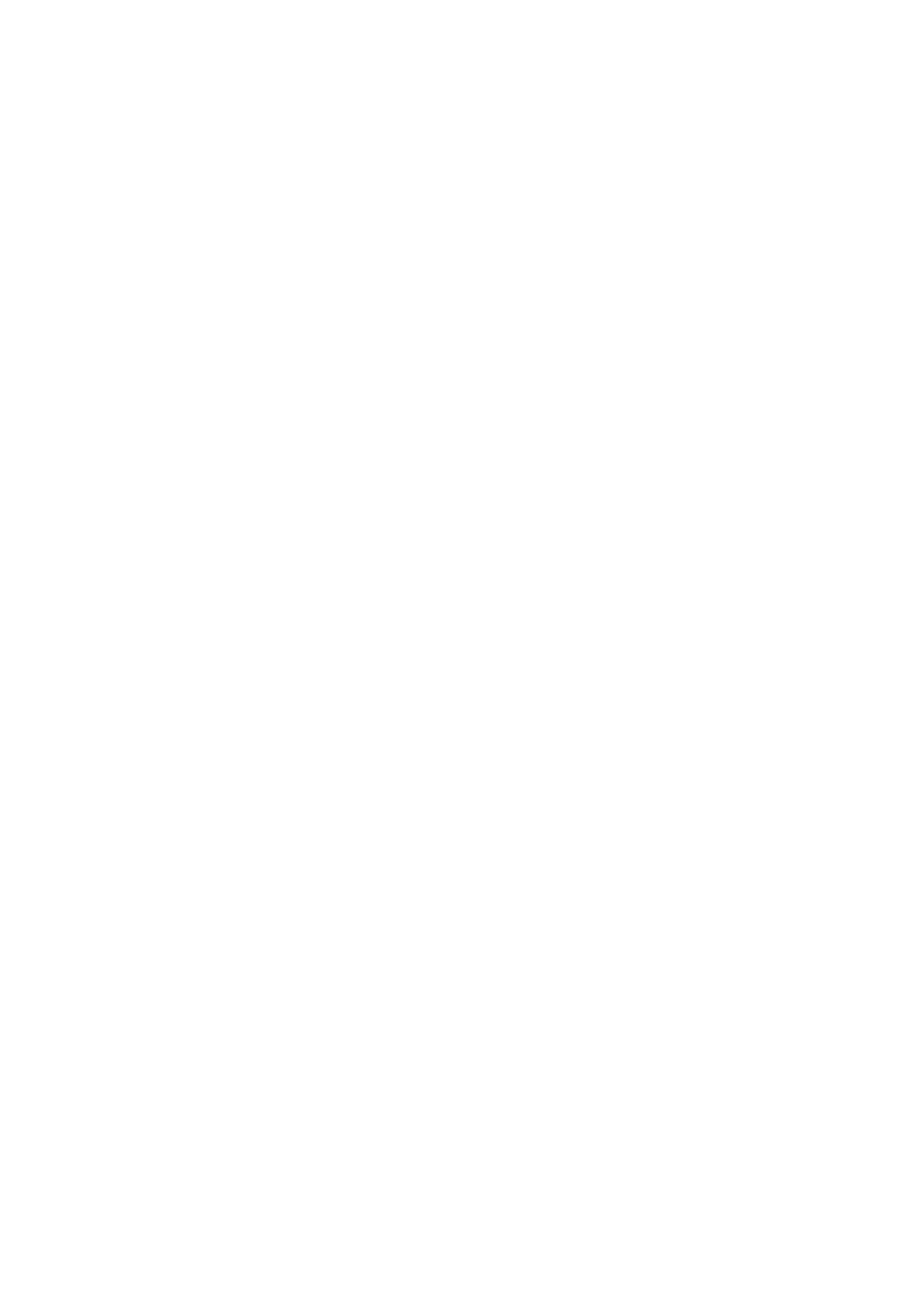# **LEGAL PROFESSION ACT 2008**

LEGAL PROFESSION (FAMILY COURT OF WESTERN AUSTRALIA) REPORT 2014

Made by the Legal Costs Committee under Division 5 of Part 10 of the *Legal Profession Act 2008* (**Act**).

# **PART 1—PRELIMINARY**

### **Citation**

**1**. (1) This Report may be cited as the *Legal Profession (Family Court of Western Australia) Report 2014*.

(2) The Determination set out in the Schedule to this Report is referred to in this Report as the *Legal Profession (Family Court of Western Australia) Determination 2014*.

## **PART 2—NOTICE AND INQUIRIES**

#### **Notice under section 278 of the Act**

**2.** The Legal Costs Committee has complied with the notice provisions of section 278 of the Act.

#### **Inquiries and submissions under section 277 of the Act**

- **3.** (a) Before making the Legal Profession (Family Court of Western Australia) Determination 2014 the Legal Costs Committee:
	- (1) reviewed all submissions received as a result of the notice given under section 278 of the Act;
	- (2) consulted with the Family Court of Western Australia (**Family Court**);
	- (3) consulted with the Chief Justice of Western Australia, The Law Society of Western Australia (Inc), the Western Australian Bar Association (Inc) and The Family Law Practitioners' Association of WA; and
	- (4) had regard to relevant provisions of the *Family Law Rules 2004*.
	- (b) In the *Legal Practitioners (Family Court of Western Australia) Report 2009*1 (**2009 Report**) the Legal Costs Committee noted that:
		- (1) the effect of changes brought about by the Family Law Amendment Rules 2008 to the Family Law Rules 2004 is that the Supreme Court of Western Australia is now responsible for the regulation of legal practitioner/client costs in the Family Court;
		- (2) as a consequence of the rule changes in the Family Court of Australia prior to the 2009 Report, the Family Court would no longer be setting a scale for legal practitioner/client costs;
		- (3) the general rule pursuant to section 117 of the *Family Law Act 1975* (Commonwealth) is that each party to proceedings under that Act bears their own costs;
		- (4) most legal practitioners and their clients in the Family Court's jurisdiction, enter into costs agreements;
		- (5) the Act contains substantial cost disclosure obligations; and
		- (6) party/party costs are provided for under the Family Court's federal jurisdiction and therefore it is only legal practitioner/client costs that the Legal Costs Committee is concerned with.

The Legal Costs Committee considers the above matters continue to be relevant.

# **PART 3—REPORT OF COMMITTEE'S CONCLUSIONS**

#### **Hourly rates and scale of costs established**

**4.** The Legal Costs Committee has determined that as a consequence of the information gained from the inquiries, the submissions described in clause 3, and having regard to the provisions of the *Family Law Rules 2004*:

- (a) it is unnecessary as at the date of this Report to recommend the implementation of a scale of fees in the Family Court in respect of party/party costs; but
- (b) it is appropriate to determine a scale of fees applicable to the work of legal practitioners, clerks and paralegals in and in connection with the Family Court on a legal practitioner/client basis.; and
- (c) it is appropriate to continue to adopt the hourly and daily rates (inclusive of GST) set out in Table A of the *Legal Profession (Supreme Court) (Contentious Business) Determination 2014*<sup>2</sup> as the hourly and daily rates applicable to legal practitioners and clerks/paralegals in the Family Court of Western Australia jurisdiction as set out in Table A in the *Legal Profession (Family Court of Western Australia) Determination 2014*.

 $\overline{a}$ 

<sup>&</sup>lt;sup>1</sup> Published in *Government Gazette* dated 31 March 2009<br><sup>2</sup> Published in the *Covernment Cazette* dated 20 June 202

Published in the *Government Gazette* dated 20 June 2014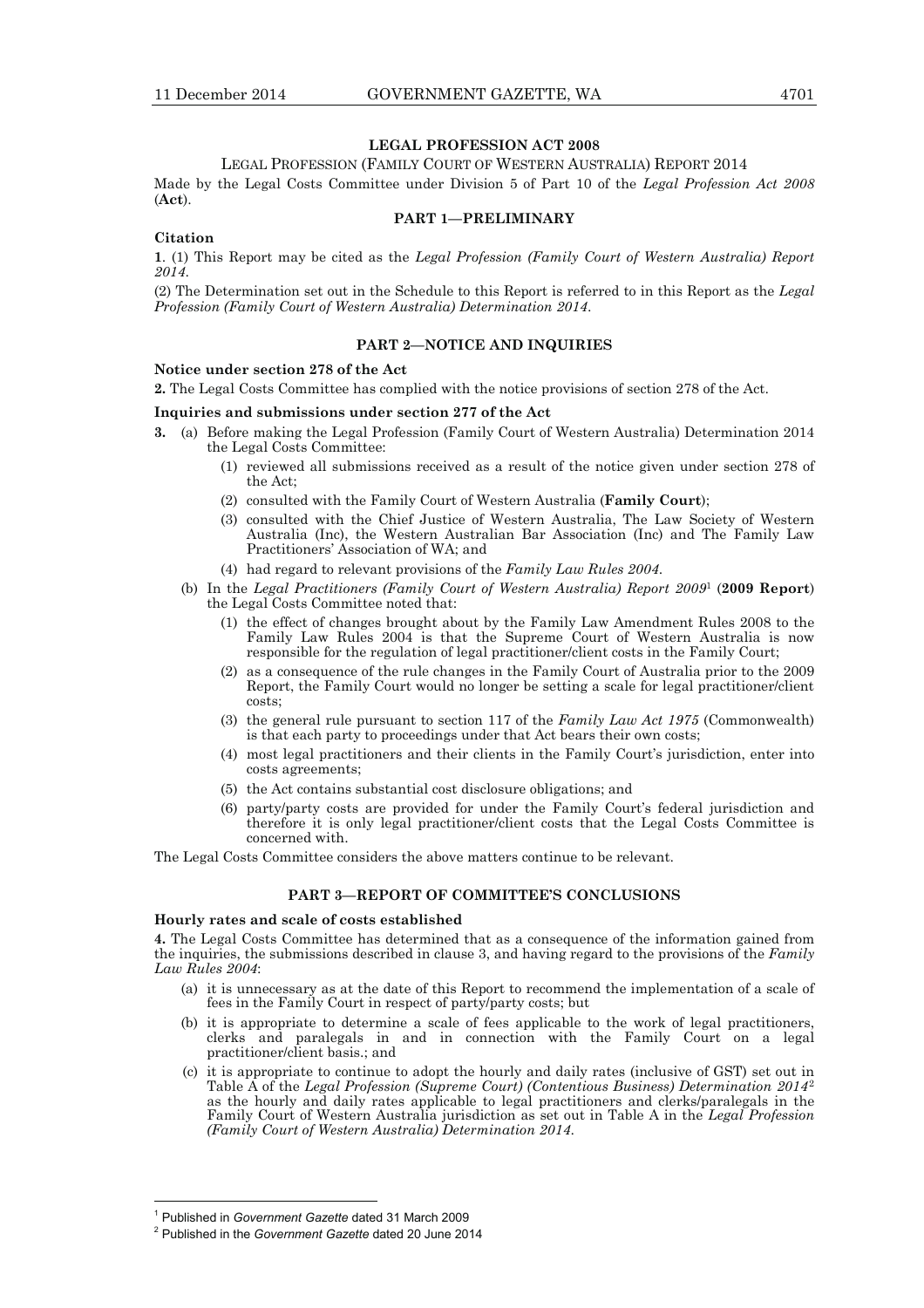**5.** The recommendations of the Legal Costs Committee are not intended to override the entitlement of a legal practitioner to make a written agreement as to costs with a client under the Act.

> TED SHARP, Chairman. ANGELA GAFFNEY, Member. CLARE THOMPSON, Member. MARCUS COCKER, Member. JANICE DUDLEY, Member. MATTHEW CURWOOD, Member.

# Schedule

————

# **LEGAL PROFESSION ACT 2008**

# LEGAL PROFESSION (FAMILY COURT OF WESTERN AUSTRALIA) DETERMINATION 2014

Made by the Legal Costs Committee under section 275 of the *Legal Profession Act 2008* (**Act**).

### **Citation**

**1**. This Determination may be cited as the *Legal Profession (Family Court of Western Australia) Determination 2014*.

#### **Commencement**

**2**. This Determination comes into operation on 1 January 2015.

### **Application**

**3**. This Determination applies to the remuneration of legal practitioners, clerks and paralegals in respect of advice given by legal practitioners in or for the purposes of proceedings or potential proceedings before the Family Court of Western Australia (**Family Court**).

### **No minimum charge**

**4**. In no respect is this Determination to be seen as providing a minimum charge for any work.

#### **Hourly rates**

**5**. The hourly and daily rates set out in Table A are the maximum hourly and daily rates, inclusive of GST, which the Legal Costs Committee determines shall be used to calculate the dollar amounts chargeable by a legal practitioner, clerk or paralegal in providing advice and services to their own clients in respect of proceedings and potential proceedings in the Family Court.

| Table A                                                                       |                            |  |
|-------------------------------------------------------------------------------|----------------------------|--|
| <b>Fee Earner</b>                                                             | Maximum allowable<br>rates |  |
| Senior Practitioner (admitted for 5 years or more)<br>$(SP)^a$ -hourly rate   | \$473                      |  |
| Junior Practitioner (admitted for less than 5 years)<br>$(JP)^a$ —hourly rate | \$330                      |  |
| Clerk/Paralegal<br>(C/PL)—hourly rate                                         | \$231                      |  |

#### **Counsel fees charged as a disbursement to practitioners or charged by in-house Counsel**

| Counsel $(C)^*$ —hourly rate     | \$385   |
|----------------------------------|---------|
| daily rate                       | \$3,850 |
| Senior Counsel (SC)ß—hourly rate | \$671   |
| daily rate                       | \$6,710 |

The reference to Junior Practitioner or to Senior Practitioner in this Determination includes all Australian legal practitioners even if the services were rendered in another State or Territory. Where a local legal practitioner has held an interstate practising certificate, the length of admission in that other jurisdiction is to be counted in assessing that practitioner's years of admission for the purposes of this Determination.

- The reference to Counsel in this Determination means a practitioner acting as a barrister other than as Senior Counsel.
- ß The reference to Senior Counsel in this Determination means a person within the meaning of item 11 or item 12 of Regulation 5(2) of the *Legal Profession Regulations 2009 (WA)*.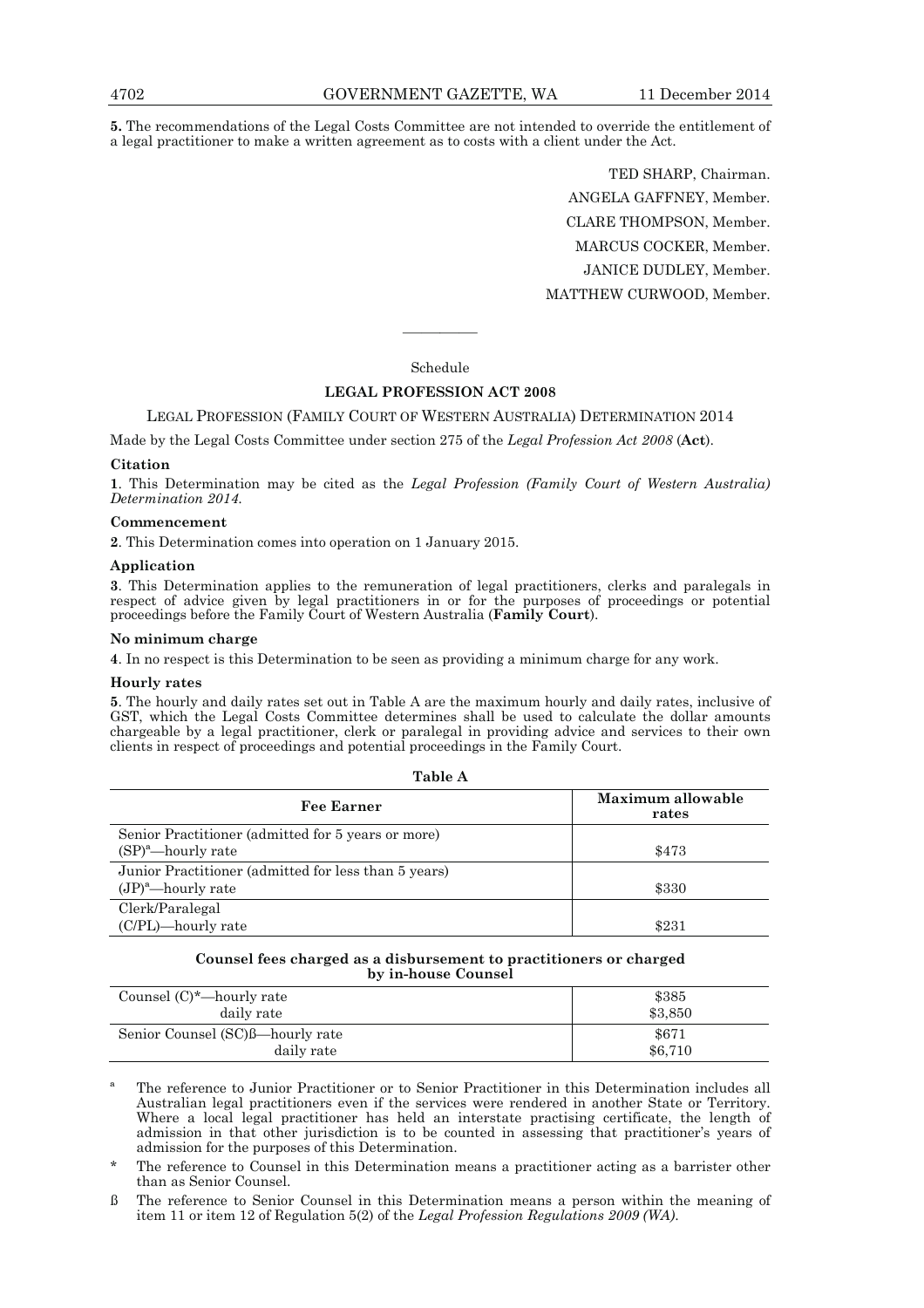# **Disbursements**

**6**. In addition to the fees and charges allowed under this Determination as between a law practice and client, a law practice may charge and be allowed disbursements necessarily or reasonably incurred.

# **Costs**

**7**. Unless a practitioner has made a written agreement as to costs with a client under the provisions of section 282 of the Act, the costs of or in relation to a party to an action or other proceeding (inclusive of GST and Counsel fees but exclusive of other disbursements) in the Family Court are payable by a party to that party's own legal practitioner, but shall not exceed an amount calculated at the hourly rates in this Determination.

———————————

Made by the Legal Costs Committee on 19 November 2014**.**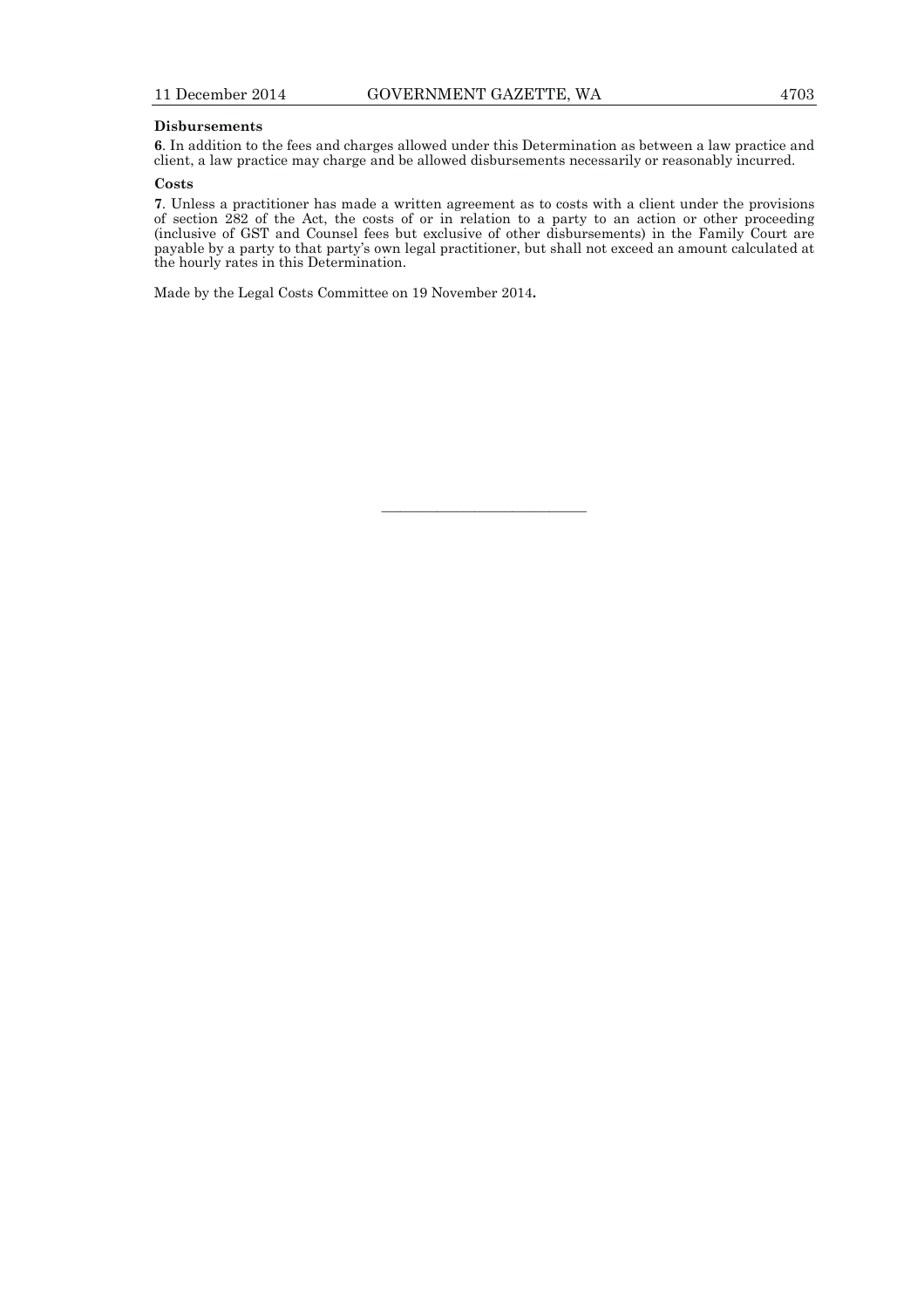### **LEGAL PROFESSION ACT 2008**

### LEGAL PROFESSION (STATE ADMINISTRATIVE TRIBUNAL) REPORT 2014

Made by the Legal Costs Committee under Division 5 of Part 10 of the *Legal Profession Act 2008*  (**Act**).

## **PART 1—PRELIMINARY**

### **Citation**

**1**. (1) This Report may be cited as the *Legal Profession (State Administrative Tribunal) Report 2014*. (2) The Determination set out in the Schedule to this Report is referred to in this Report as the *Legal Profession (State Administrative Tribunal) Determination 2014*.

# **PART 2—NOTICE AND INQUIRIES**

## **Notice under section 278 of the Act**

**2**. The Legal Costs Committee has complied with the notice provisions of section 278 of the Act.

## **Inquiries and submissions under section 277 of the Act**

- **3**. (a) Before making the Legal Profession (State Administrative Tribunal) Determination 2014 the Legal Costs Committee:
	- (1) reviewed all submissions received as a result of the notice given under section 278 of the Act;
	- (2) consulted with the State Administrative Tribunal (**Tribunal**);
	- (3) consulted with the Chief Justice of Western Australia, The Law Society of Western Australia (Inc) and the Western Australian Bar Association (Inc); and
	- (4) had regard to relevant provisions of the *State Administrative Tribunal Act 2004*.
	- (b) The Legal Costs Committee acknowledges that the overriding philosophy of the Tribunal, as expressed through its enabling legislation, is that parties appearing before the Tribunal are to bear their own costs of proceedings.

However, the Legal Costs Committee also recognises that there are many types of matters heard before the Tribunal which are of a substantial nature in respect of which legal advice may be sought, but not necessarily made the subject of any costs orders in the Tribunal.

Consequently, and in light of the costs disclosure obligations contained in the Act, the Legal Costs Committee considers it is appropriate to determine a scale of fees on a legal practitioner/client basis as established under the *Legal Practitioners (State Administrative Tribunal) Determination 20083*.

# **PART 3—REPORT OF COMMITTEE'S CONCLUSIONS**

### **Hourly rates and scale of costs established**

**4**. The Legal Costs Committee has determined that as a consequence of the information gained as a result of the inquiries and submissions described in clause 3, and having regard to the provisions of the *State Administrative Tribunal Act 2004* and the *State Administrative Tribunal Rules 2004*:

- (a) it is unnecessary as at the date of this Report to recommend the implementation of a scale of fees in the Tribunal in respect of party/party costs; but
- (b) as a consequence of the costs disclosure provisions in the Act, it is appropriate to continue to determine a scale of fees applicable to the work of legal practitioners, clerks and paralegals in, and in connection with the Tribunal on a legal practitioner/client basis; and
- (c) it is appropriate to continue to adopt the hourly and daily rates (inclusive of GST) set out in Table A in the *Legal Profession (Magistrates Court) (Civil) Determination 2014*4 as the hourly and daily rates applicable to legal practitioners and clerks/paralegals in the State Administrative Tribunal of Western Australia as set out in Table A in the *Legal Profession (State Administrative Tribunal) Determination 2014*.

**5**. The recommendations of the Legal Costs Committee are not intended to override the entitlement of a legal practitioner to make a written agreement as to costs with a client under the Act.

TED SHARP, Chairman.

ANGELA GAFFNEY, Member.

CLARE THOMPSON, Member.

MARCUS COCKER, Member.

JANICE DUDLEY, Member.

MATTHEW CURWOOD, Member.

 $\overline{a}$ 

<sup>3</sup> Published in *Government Gazette* dated 16 December 2008

<sup>4</sup> Published in the *Government Gazette* dated 20 June 2014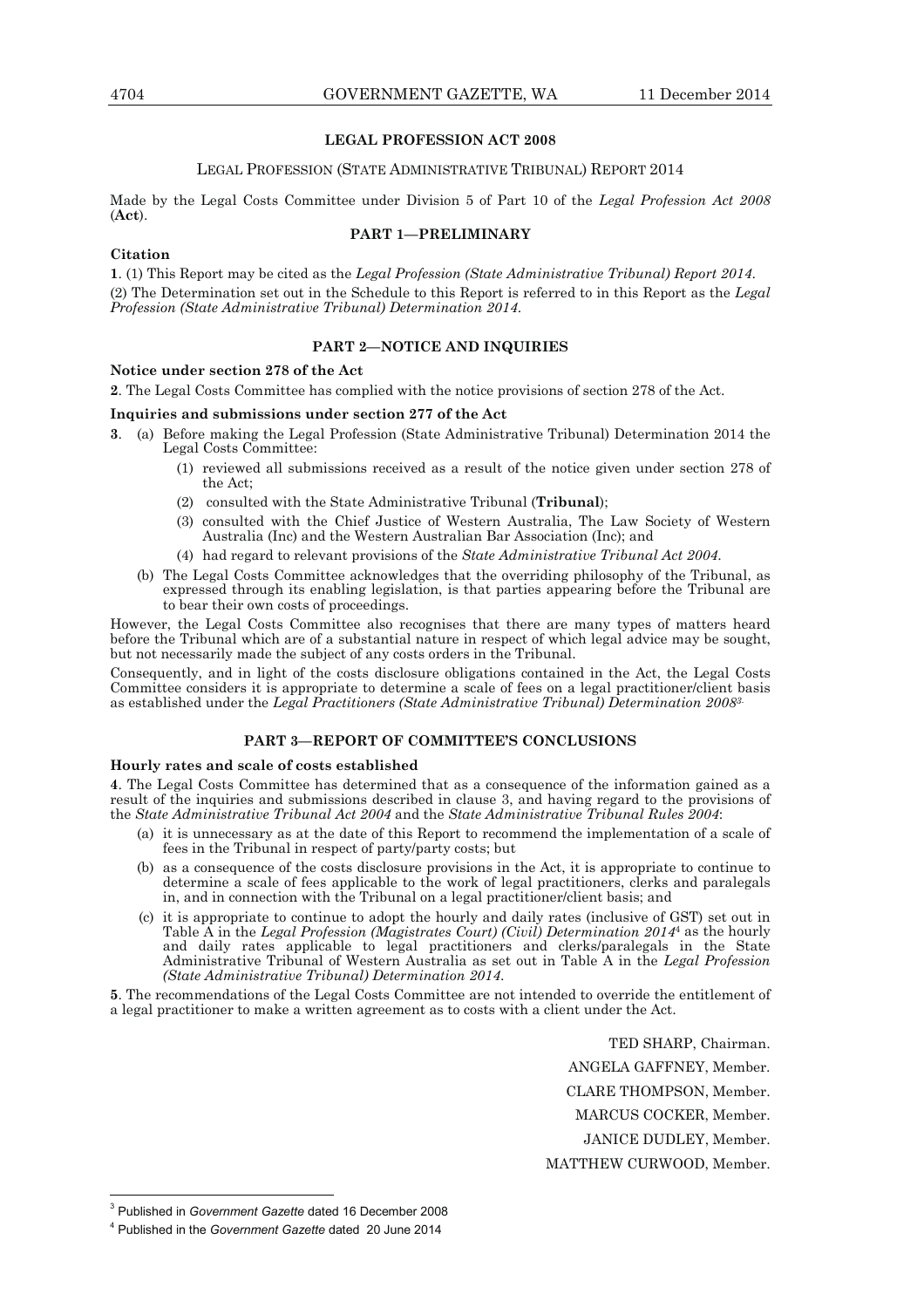#### Schedule

#### **LEGAL PROFESSION ACT 2008**

#### LEGAL PROFESSION (STATE ADMINISTRATIVE TRIBUNAL) DETERMINATION 2014

Made by the Legal Costs Committee under section 275 of the *Legal Profession Act 2008 Act* (**Act**).

#### **Citation**

**1**. This Determination may be cited as the *Legal Profession (State Administrative Tribunal) Determination* 2014.

#### **Commencement**

**2**. This Determination comes into operation on 1 January 2015.

#### **Application**

**3**. This Determination applies to the remuneration of legal practitioners, clerks and paralegals in respect of advice given by legal practitioners in or for the purposes of proceedings or potential proceedings before the State Administrative Tribunal.

## **No minimum charge**

**4**. In no respect is this Determination to be seen as providing a minimum charge for any work.

#### **Hourly rates**

**5**. The hourly and daily rates set out in Table A are the maximum hourly and daily rates, inclusive of GST, which the Legal Costs Committee determines shall be used to calculate the dollar amounts chargeable by a legal practitioner, clerk or paralegal in providing advice and services to clients in respect of proceedings and potential proceedings in the State Administrative Tribunal under the *State Administrative Tribunal Act 2004.* 

| able |  |
|------|--|
|------|--|

| <b>Fee Earner</b>                                    | Maximum allowable<br>rates |
|------------------------------------------------------|----------------------------|
| Senior Practitioner (admitted for 5 years or more)   |                            |
| $(SP)^a$ —hourly rate                                | \$396                      |
| Junior Practitioner (admitted for less than 5 years) |                            |
| $(JP)^a$ —hourly rate                                | \$297                      |
| Clerk/Paralegal                                      |                            |
| (C/PL)—hourly rate                                   | \$143                      |

### **Counsel fees charged as a disbursement to practitioners or charged by in-house Counsel**

| Counsel $(C)^*$ —hourly rate     | \$319   |
|----------------------------------|---------|
| daily rate                       | \$3.190 |
| Senior Counsel (SC)ß—hourly rate | \$528   |
| daily rate                       | \$5,280 |

ª The reference to Junior Practitioner or to Senior Practitioner in this Determination includes all Australian legal practitioners even if the services were rendered in another State or Territory. Where a local legal practitioner has held an interstate practising certificate, the length of admission in that other jurisdiction is to be counted in assessing that practitioner's years of admission for the purposes of this Determination.

The reference to Counsel in this Determination means a practitioner acting as a barrister other than as Senior Counsel.

ß The reference to Senior Counsel in this Determination means a person within the meaning of item 11 or item 12 of Regulation 5(2) of the *Legal Profession Regulations 2009* (WA).

## **Disbursements**

**6**. In addition to the fees and charges allowed under this Determination as between a law practice and client, a law practice may charge and be allowed disbursements necessarily or reasonably incurred.

## **Costs**

**7**. Unless a practitioner has made a written agreement as to costs with a client under the provisions of section 282 of the Act, the costs of or in relation to a party to an action or other proceeding (inclusive of GST and Counsel fees but exclusive of other disbursements) in the State Administrative Tribunal are payable by a party to that party's own legal practitioner, but shall not exceed an amount calculated at the hourly rates in this Determination.

———————————

Made by the Legal Costs Committee on 19 November 2014**.**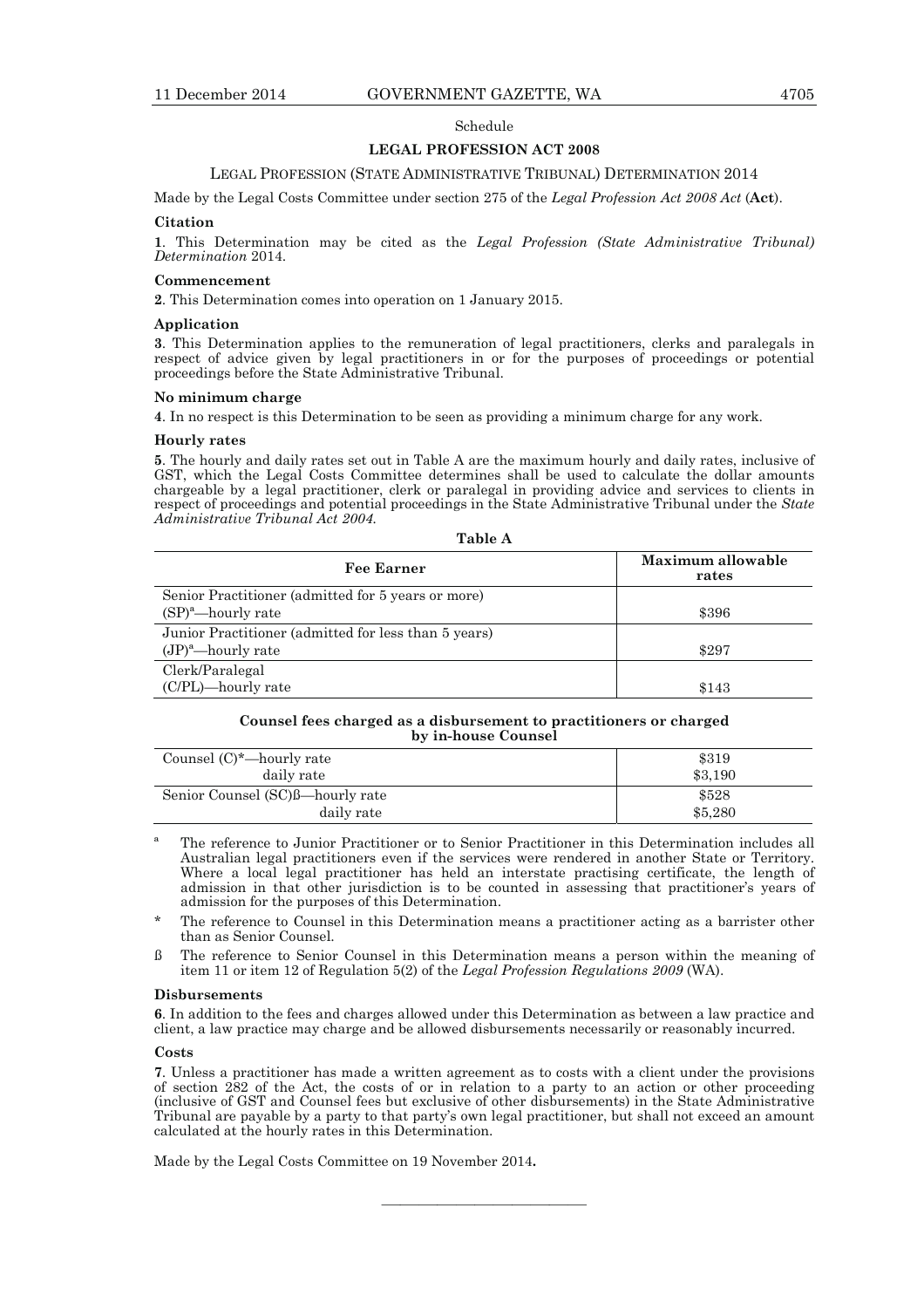## **LEGAL PROFESSION ACT 2008**

#### LEGAL PROFESSION (OFFICIAL PROSECUTIONS) (ACCUSED'S COSTS)REPORT 2014

Made by the Legal Costs Committee under Division 5 of Part 10 of the *Legal Profession Act 2008* (**Act**).

#### **PART 1—PRELIMINARY**

#### **Citation**

**1.** (1) This Report may be cited as the *Legal Profession (Official Prosecutions) (Accused's Costs) Report 2014.*

(2) The Determination set out in the Schedule to this Report is referred to in this Report as the *Legal Profession (Official Prosecutions) (Accused's Costs) Determination 2014.* 

## **PART 2—NOTICE AND INQUIRIES**

### **Notice under section 278 of the Act**

**2.** The Legal Costs Committee has complied with the notice provisions of section 278 of the Act.

Inquiries and submissions under section 277 of the Act

**3.** Before making the *Legal Profession (Official Prosecutions) (Accused's Costs) Determination 2014,*  the Legal Costs Committee:

- (a) consulted with the Chief Justice of Western Australia, the Chief Judge of the District Court of Western Australia, the Chief Magistrate, the State Solicitor, Director of Legal Aid Western Australia, the Western Australian Bar Association and the Criminal Lawyers Association; and
- (b) reviewed a submission from the Law Society of Western Australia.

# **PART 3—REPORT OF THE COMMITTEE'S CONCLUSIONS**

# **Maximum Hourly Rates and Scale of Costs Established**

**4.** (1) It is the recommendation of the Legal Costs Committee, after reviewing the information gained as a result of the inquiries and the submission described in clause 3, that the hourly and daily rates set out in Table A and Table B of the *Legal Profession (Official Prosecutions) (Accused's Costs) Determination 2014* be adopted for the supply of legal services for an official prosecution and the awarding of costs to a successful accused under sections 5 or 7 of the *Official Prosecutions (Accused's Costs) Act 1973*.

(2) The hourly rates referred to in sub clause (1) are set out in Table A of the *Legal Profession (Official Prosecutions) (Accused's Costs) Determination 2014.* 

(3) The daily rates referred to in sub clause (1) are set out in Table B of the *Legal Profession (Official Prosecutions) (Accused's Costs) Determination 2014.* 

(4) It is the recommendation of the Legal Costs Committee as a result of inquiries and submissions described in clause 3 that the scale of costs set out in Table C of the *Legal Profession (Official Prosecutions) (Accused's Costs) Determination 2014* be adopted*.* 

(5) It is the further recommendation of the Legal Costs Committee given that the amendments to the hourly and daily rates set out in the Tables to clause 5 and the scale of costs set out in the Table to clause 6 of the *Legal Practitioners (Official Prosecutions) (Defendant's Costs) Determination 2002* were inclusive of any provision for the Goods and Services Tax (GST), the daily and hourly rates and scale of costs continue to be inclusive of GST.

(6) The Legal Costs Committee considers that it is impossible to include an item for witness fees because of the wide range of occupations of witnesses who are called to give evidence. Witness fees should be allowed as a disbursement and at the discretion of the Court or the taxing officer but loss of earnings foregone of a witness or the accused are not intended to be recoverable.

(7) The recommendation of the Legal Costs Committee in sub clause (6) is not intended to affect the generality of item 8 of the scale of costs set out in Table C of the *Legal Profession (Official Prosecutions) (Accused's Costs) Determination 2014.*

————

TED SHARP, Chairman.

ANGELA GAFFNEY, Member.

CLARE THOMPSON, Member.

MARCUS COCKER, Member.

JANICE DUDLEY, Member.

MATTHEW CURWOOD, Member.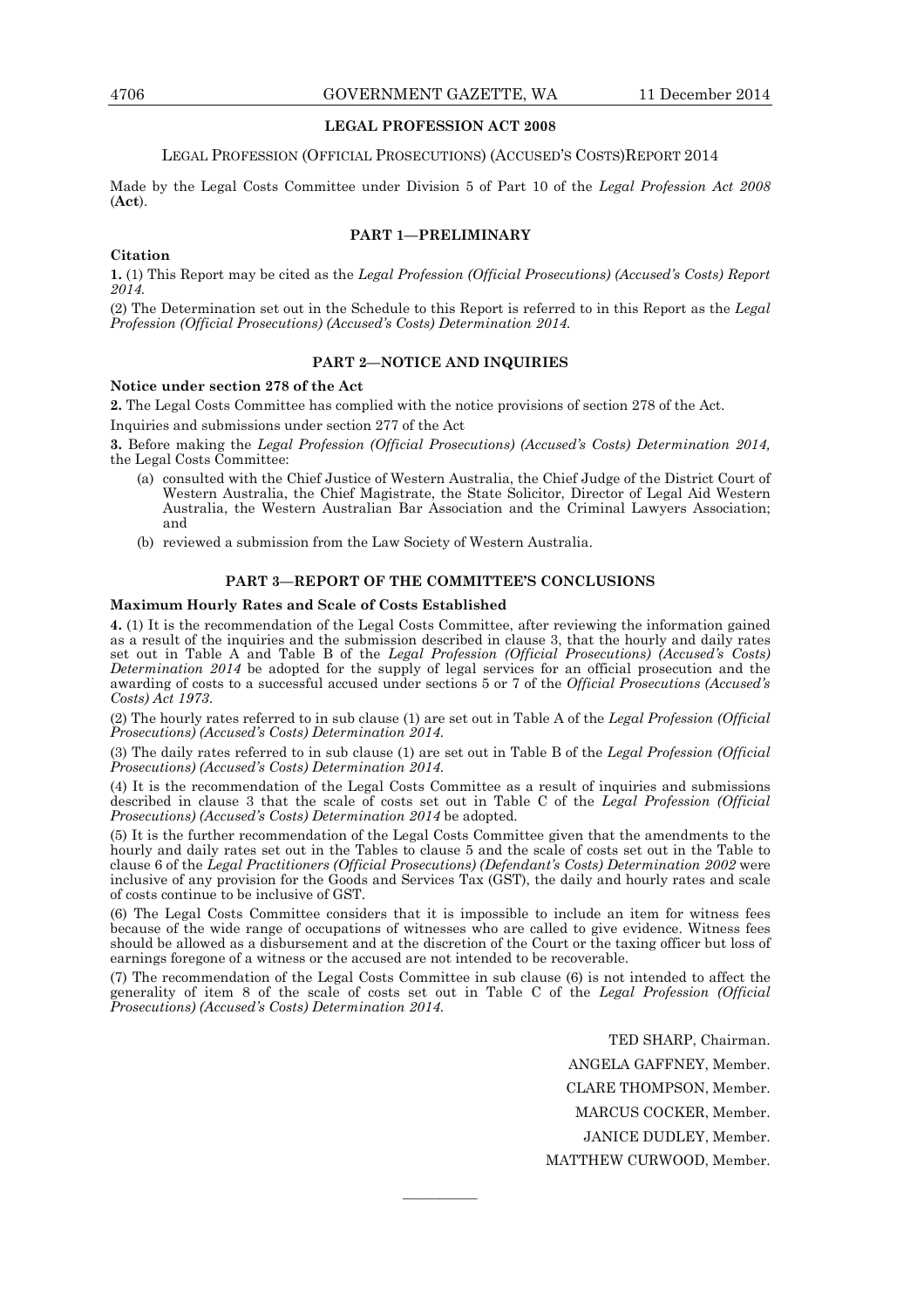## Schedule

#### **LEGAL PROFESSION ACT 2008**

LEGAL PROFESSION (OFFICIAL PROSECUTIONS) (ACCUSED'S COSTS) DETERMINATION 2014

Made by the Legal Costs Committee under section 275 of the *Legal Profession Act 2008* (**Act**).

#### **Citation**

**1.** This Determination may be cited as the *Legal Profession (Official Prosecutions) (Accused's Costs) Determination 2014.* 

### **Commencement**

**2.** This Determination comes into operation on 1 January 2015.

#### **Interpretation**

**3.** Words and phrases used in this Determination have the same meaning as in the *Official Prosecutions (Accused's Costs) Act 1973.* 

#### **Application**

**4.** (1) This Determination applies to the remuneration of legal practitioners in respect of an official prosecution in or for the purposes of proceedings before a Magistrates Court or an Appeal Court, as defined in the *Official Prosecutions (Accused's Costs) Act 1973* and the amount of costs ordered to be paid to a successful accused under sections 5 or 7 of the *Official Prosecutions (Accused's Costs) Act 1973*.

(2) This Determination does not apply to the remuneration of legal practitioners or the calculation of costs to be awarded to a successful accused for costs incurred in respect of business carried out before the commencement of this Determination.

### **Rates**

**5.** (1) The hourly rates set out in Table A are the maximum hourly rates, inclusive of GST, which the Legal Costs Committee determines shall apply to the remuneration of legal practitioners and the award of costs to a successful accused (where the successful accused has been represented by a legal practitioner) in respect of an official prosecution in or for the purposes of proceedings before a Magistrates Court and shall be used to calculate the dollar amounts in the scale of costs set out in Table C.

#### **Table A**

| <b>Fee Earner</b>                                        |             | Rates |
|----------------------------------------------------------|-------------|-------|
| Senior Practitionerα (admitted for 5 years or more) (SP) | hourly rate | \$396 |
| Junior Practitionerα (admitted for less than 5 years)    |             |       |
| (JP)                                                     | hourly rate | \$297 |
| Clerk/Paralegal (CPL)                                    | hourly rate | \$143 |

 The reference to Junior Practitioner or to Senior Practitioner in this Determination includes all Australian legal practitioners even if the services were rendered in another State or Territory. Where a local legal practitioner has held an interstate practising certificate, the length of admission in that other jurisdiction is to be counted in assessing that practitioner's years of admission for the purposes of this Determination.

(2) The daily rates set out in Table B are the maximum daily rates, inclusive of GST, which the Legal Costs Committee determines shall apply to the remuneration of legal practitioners in respect of an official prosecution in or for the purposes of proceedings before a Magistrates Court.

| Table B           |            |         |
|-------------------|------------|---------|
| <b>Fee Earner</b> |            | Rates   |
| Counsel           | daily rate | \$3,190 |
| Senior Counsel*   | daily rate | \$5,280 |

§ The reference to Counsel in this Determination means a practitioner acting as a barrister other than as Senior Counsel.

The reference to Senior Counsel in this Determination means a person within the meaning of item 11 or item 12 of Regulation 5(2) of the *Legal Profession Regulations 2009* (WA).

(3) The daily rates set out in Table B are intended to cover all work done on a hearing or trial day whether in or out of court including preparation of written submissions and is not intended to be supplemented in any way by additional hourly charges given that the maximum number of hours allowed for the daily rate is 10 hours per day.

#### **Scale of costs**

**6.** Subject to clause 7, the costs recoverable by a successful accused in an official prosecution (inclusive of counsel fees but exclusive of other disbursements) shall not exceed the amounts set out in Table C.